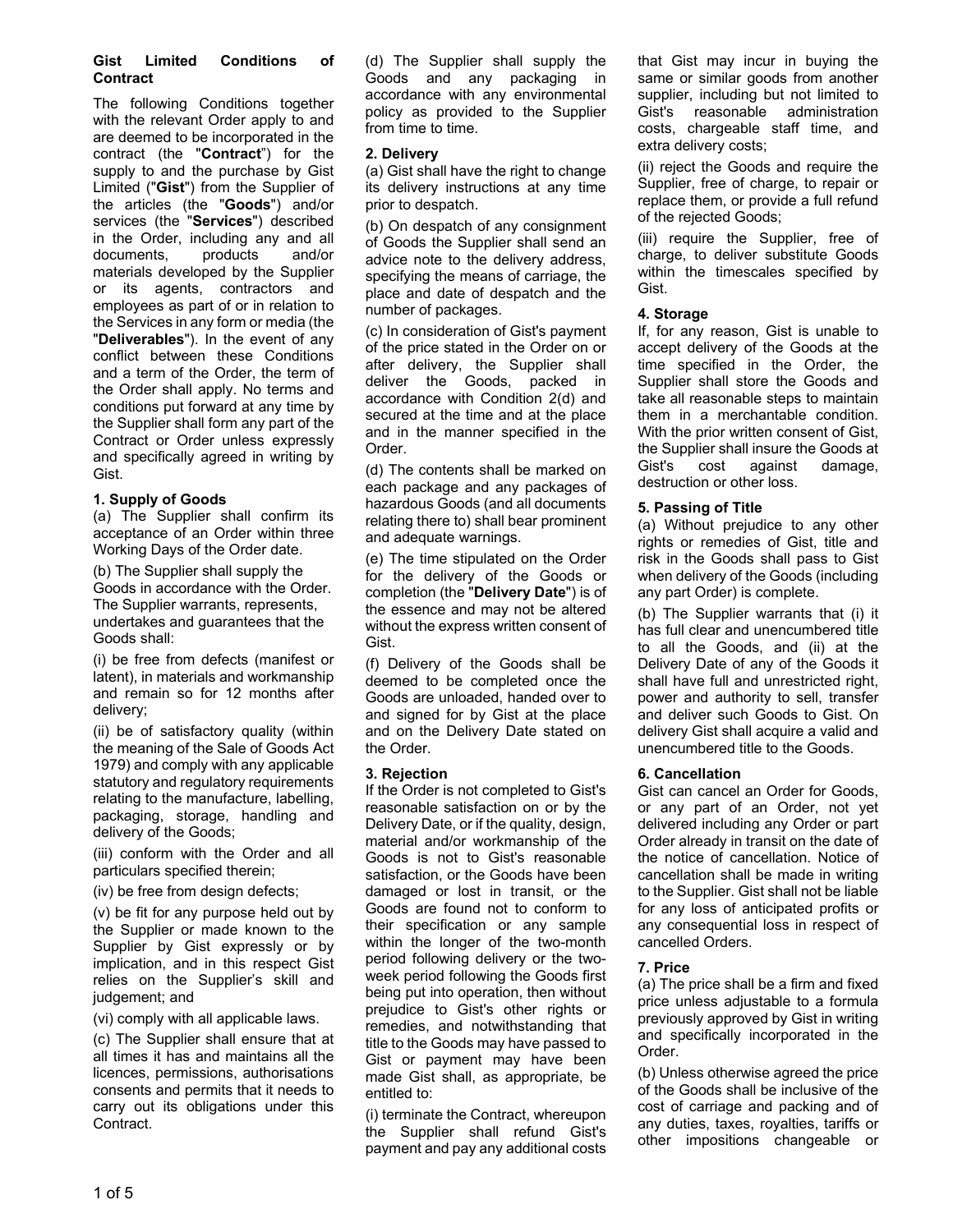leviable on the Goods, and of any other sums whatsoever payable to any person in respect of the Goods.

(c) All sums payable under the Order are inclusive of VAT.

(d) The Supplier shall bear any additional costs it incurs directly as a result of any change made by Gist in Condition 2(a) or storage of the Goods pursuant to Condition 4 unless the parties, acting reasonably, agree otherwise.

### **8. Payment**

The Supplier may only invoice Gist on or after delivery of the Goods or completion of the performance of the Services and invoices submitted early shall be deemed received on the date of either delivery of the Goods or completion of the performance of the Services. Invoices shall be in such form as Gist specifies from time to time and shall be addressed to Financial Management Centre at the address set out in the Order. Gist's Order number shall be quoted clearly on each invoice and on all invoice correspondence and advice notes. Unless otherwise specified, payment for the Goods of undisputed sums due shall be made by the end of the month following the date of the invoice. If any sum payable under this Agreement is not paid when due then the Supplier may make representation to Gist to pay interest on the overdue amount from the due date until payment is made in full at a rate which shall not exceed 3 (three) per cent per annum over Bank of England's base lending rate from time to time.

#### **9. Guarantee**:

Subject to any alternative guarantee arrangements agreed in writing between Gist and the Supplier, if within 12 months (or such other period as may be agreed) after delivery, Gist gives written notice to the Supplier of any defect in the Goods arising, under proper use, from faulty design (other than a design specified by Gist for which the Supplier has disclaimed responsibility in writing) materials or workmanship, the Supplier at his own cost shall immediately and without prejudice to any other right of Gist replace or repair the defective Goods.

### **10. Provision of Services**

(a) If the Order is for or includes Services to be performed by the Supplier then, the Supplier undertakes, represents and warrants to Gist that the Supplier shall:

(i) co-operate with Gist in all matters relating to the Services, and comply with all reasonable instructions of Gist;

(ii) perform the Services with all reasonable care, skill and diligence in accordance with good industry practice in the Supplier's industry, profession or trade;

(iii) use staff (including but not limited to directors, officers, employees, agents, consultants and contractors of the Supplier and/or of any subcontractor of the Supplier engaged in the performance of the Supplier's obligations under the Order) who are suitably skilled and experienced to perform the tasks assigned to them, and in sufficient number to ensure that the Supplier's obligations are fulfilled in accordance with the Order;

(iv) ensure that the Services conform with all descriptions and specifications set out in the Order and in any Specification, and that any Deliverables shall be fit for any purpose expressly or impliedly made known to the Supplier by Gist;

(v) provide all equipment, tools and vehicles and such other items as are required to provide the Services;

(vi) obtain and at all times maintain all necessary licences and consents, and comply with all applicable law;

(vii) observe all health and safety rules and regulations and any other security requirements that apply at any of the Gist's premises;

(viii) not do or omit to do anything which may cause Gist to lose any licence, authority, consent or permission upon which it relies for the purposes of conducting its business, and the Supplier acknowledges that Gist may rely or act on the Services; and

(ix) comply with any reasonable instructions and guidelines issued by Gist from time to time.

(b) Time of performance of the Services is of the essence of the Order. The Services shall be provided so as to meet the dates set out in the Order.

### **11. Work on Site**

If under the terms of the Order any Supplier staff are required to work on a Gist site for the purpose of supplying the Services, the Supplier shall:

(i) unless otherwise stated in the Order, be deemed to have arranged for, and the price shall be deemed to include, the cost of all insurance necessary for the provision of the Services. In particular, insurance must be affected for; full third party public liability insurance for not less than £5 million (for any one accident); and employer's lability insurance of not less than £5 million, and evidence of these insurances shall be produced on request;

(ii) be responsible for the Goods and materials used in connection with provision of the Services until completion of the Order and acceptance of the Deliverables by Gist;

(iii) at all times abide by Gist's Rules and Regulations, details of which will be made available to the Supplier by the manager of the site concerned;

(iv) procure that Supplier staff pay particular attention to the "No Smoking" requirements and all safety signs and notices provided to the Supplier and/or displayed at the site from time to time;

(v) observe the provisions of any statute, regulation or statutory instrument applicable to working on the site; and

(v) when required by Gist's site engineer or other nominated representative, carry away excavated and other unwanted material arising from the execution of any works by the Supplier in connection with the Services and as work progresses shall from time to time remove all surplus materials, debris, rubbish, unused materials, temporary erections etc. from the site at its own cost, and shall on completion leave the site clear and tidy to Gist's reasonable satisfaction.

### **12. Materials Provided by Gist**

(a) The Supplier shall hold all materials, plans, drawings, equipment, tools, specifications, patterns and data relating to the Goods and/or Services which are delivered by Gist to the Supplier (the "**Materials**") in safe custody at its own risk, maintain the Materials in good condition until returned to Gist and not dispose or use such Materials other than in accordance with Gist's written instructions or authorisation.

(b) All such Materials shall remain the property of Gist and upon completion of the relevant Order shall be returned to Gist in good condition.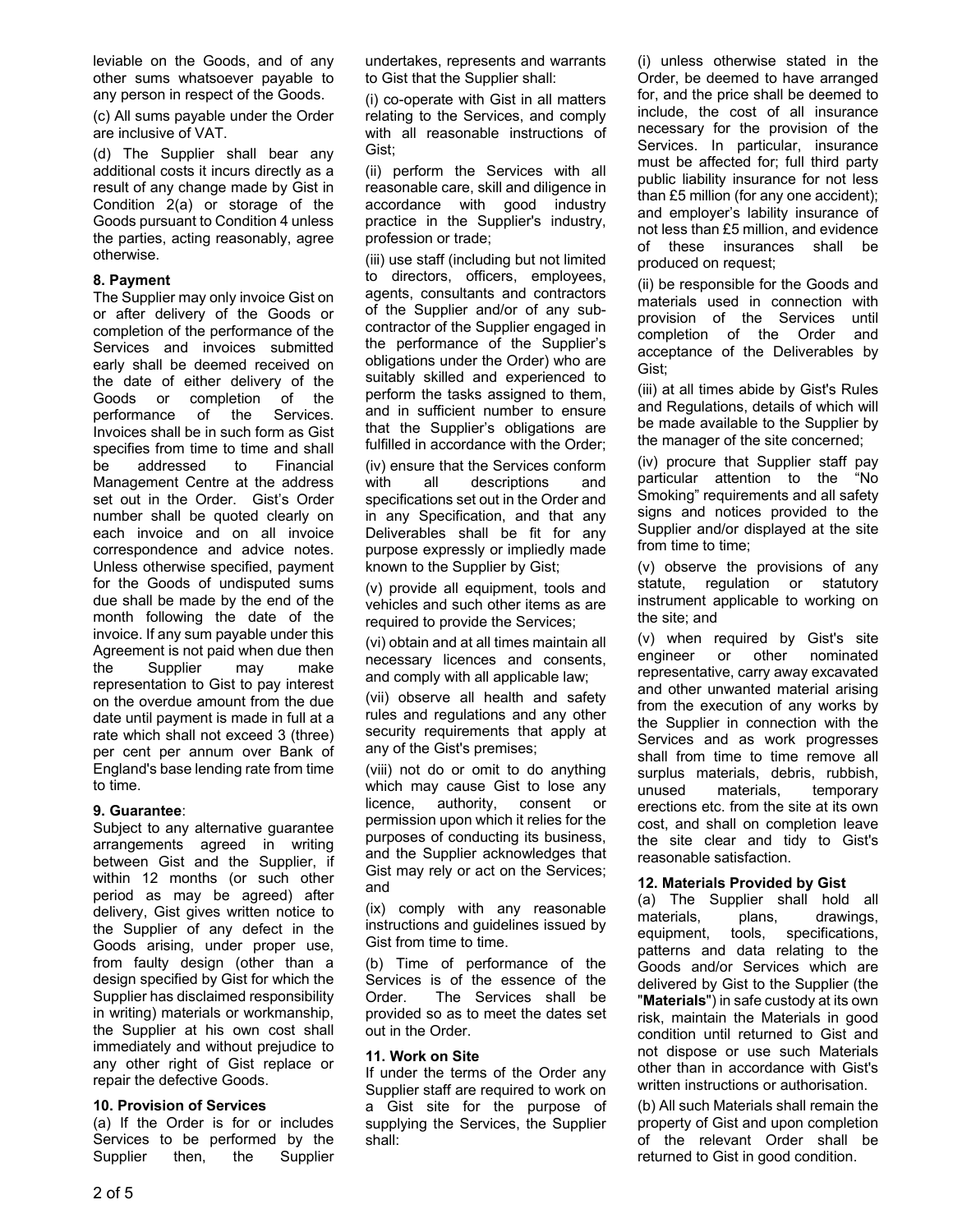(c) No Materials shall be shown nor their contents disclosed to any other persons, nor shall they be copied or used for any purpose other than for the completion of the Order.

(d) The Supplier shall be fully responsible for any loss or damage to any free issue materials or to any Materials or other property whilst in the Supplier's possession for any purpose connected with the Contract.

#### **13. Special Tool Jigs or Fixtures**

Any tool, jig or fixture that is required for the execution of, and made specifically for the Order becomes the property of Gist on completion of the Order unless specifically agreed otherwise by Gist in writing.

### **14. Intellectual Property Rights**

Subject to Condition 15, the Supplier warrants that any Goods supplied pursuant to an Order do not infringe any patent or registered design or trade mark or other protected intellectual property right and undertakes to indemnify Gist against all royalties or licence fees (to the extent not specifically provided for). In the event that a claim arises under this warranty, Gist shall have the right to terminate the Order immediately on written notice and without further liability.

### **15. Development Work**

(a) All intellectual property rights in all Goods and/or Deliverables which are written or produced on a bespoke or customised basis, including without limitation all future rights in connection with the said Goods and/or Deliverables, shall be owned by Gist and the Supplier shall take all steps necessary to effect such ownership, including without limitation the execution of documents.

(b) The Supplier shall not sell to any third party intellectual property developed solely for the benefit of Gist unless a separate marketing agreement is formally concluded with Gist.

(c) Where the Supplier provides Deliverables subject to existing intellectual property rights, it shall disclose this to Gist, and warrants it has the right to do so.

(d) Except as provided above both parties retain ownership of their preexisting intellectual property rights.

#### **16. Indemnity**

(a) The Supplier shall indemnify Gist against all liabilities, costs, expenses, damages and losses (including but not limited to any direct, indirect or consequential losses, loss of profit, loss of reputation and all interest, penalties and legal costs (calculated on a full indemnity basis) and all other professional costs and expenses) suffered or incurred by Gist arising out of or in connection with:

(i) any claim made against Gist for actual or alleged infringement of a third party's intellectual property rights arising out of, or in connection with, the manufacture, supply or use of the Goods, or receipt, use or supply of the Services and/or Deliverables (but for the avoidance of doubt excluding the Materials);

(ii) any liability under the Consumer Protection Act 1987 arising out of, or in connection with the Goods, as delivered, and/or the Deliverables;

(iii) breach of any warranty given by the Supplier;

(iv) any claim made against Gist by a third party arising out of or in connection with the supply of the Goods, as delivered, or the Services;

(v) breach of Condition 2(d).

(b) Nothing in this Contract shall be construed to limit or exclude either Party's liability for:

(i) death or personal injury caused by its negligence or that of its staff;

(ii) fraud or fraudulent misrepresentation by it or that of its staff;

(iii) breach of any obligation as to title implied by section 12 of the Sale of Goods Act 1979 or section 2 of the Supply of Goods and Services Act 1982; or

(iv) any other matter which, by law, may not be excluded or limited.

#### **17. Insurance**

The Supplier shall at its own cost effect and keep in place with reputable insurers such insurance policies as are appropriate and adequate having regard to its obligations and liabilities under the Contract. The Supplier shall on the written request of Gist from time to time provide Gist with reasonable details of the insurance maintained in force. The Supplier shall do nothing to invalidate any of the policies maintained in force in accordance with this Condition 17.

#### **18. Termination**

(a) Without prejudice to any other right or remedy it might have, Gist may terminate the Contract in whole or in part before Delivery or after Delivery (where only part of Goods have been Delivered) by written notice to the Supplier with immediate effect if:

(i) the Supplier is in material breach of any obligation under the Contract which is not capable of remedy;

(ii) the Supplier repeatedly breaches any of the terms and conditions of this Contract in such a manner as to reasonably justify the opinion that its conduct is inconsistent with it having the intention or ability to give effect to the terms and conditions of the Contract;

(iii) the Supplier is in material breach of any obligation which is capable of remedy, and that breach is not remedied within 30 days of the Supplier receiving notice specifying the breach and requiring it to be remedied;

(iv) the Supplier becomes insolvent, or if an order is made or a resolution is passed for the winding up of the Supplier (other than voluntarily for the purpose of solvent amalgamation or reconstruction), or if an administrator or administrative receiver is appointed in respect of the whole or any part of the Supplier's assets or business, or if the Supplier makes any composition with its creditors or takes or suffers any similar or analogous action (to any of the actions detailed in this Condition 18(a)(iv) in consequence of debt in any jurisdiction;

(v) the Supplier suspends, or threatens to suspend, or ceases or threatens to cease to carry on all or a substantial part of its business; or

(vi) there is a change of control (within the meaning of s1124 of the Corporation Tax Act 2010) of the Supplier.

**19. Consequences of Termination:** (a) The termination of the Contract shall be without prejudice to the rights and remedies of either party which may have accrued up to the date of termination.

(b) Subject to Condition 19(a), the relationship of the parties shall cease save as (and to the extent) expressly provided for in this Condition 19.

(c) Any provision of the Contract that expressly or by implication is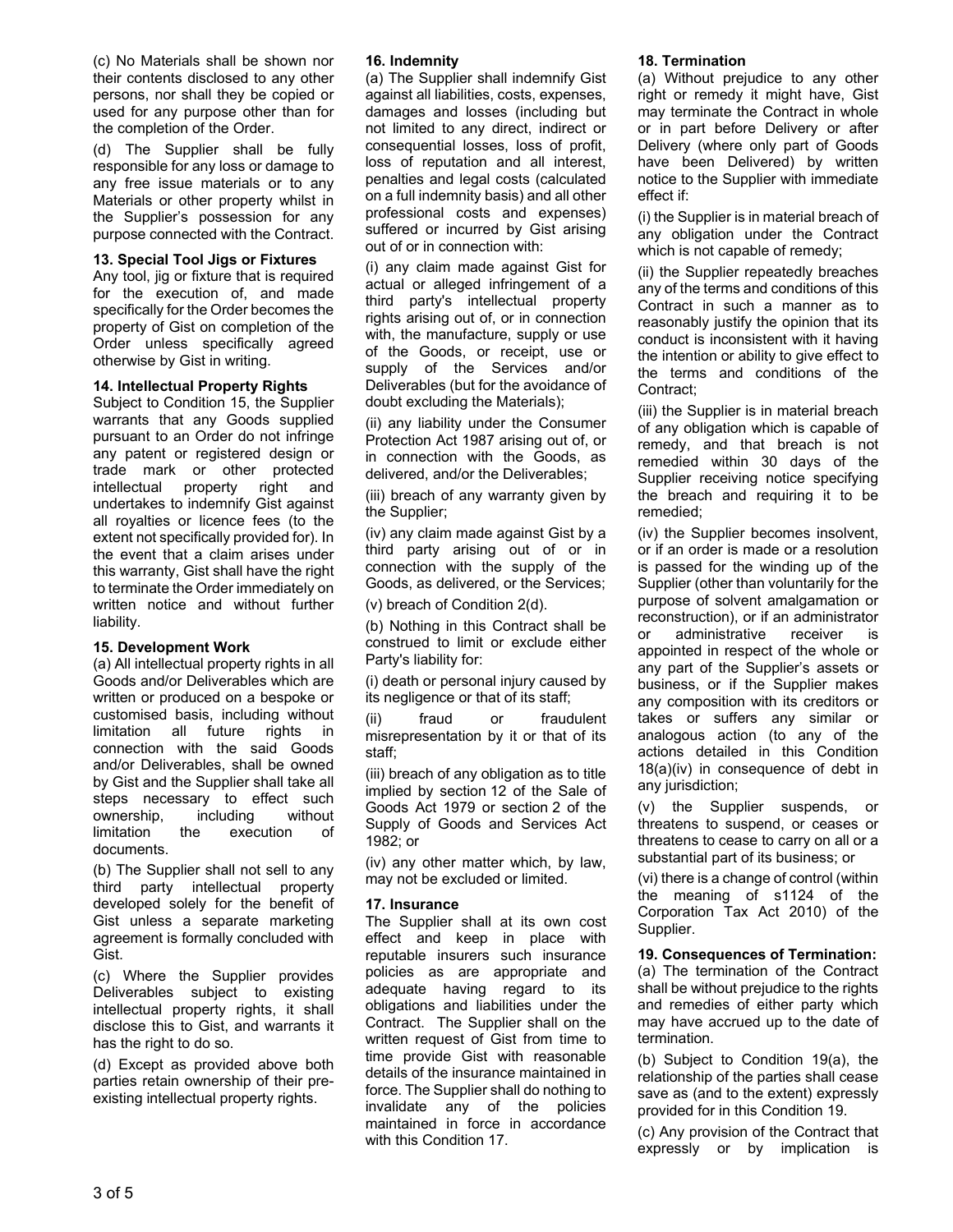intended to come into or continue in force on or after termination or completion of the Contract shall remain in full force and effect. Including but not limited to the provisions of Condition 9 (Guarantee), Condition 14 (Intellectual Property Rights), Condition 15 (Development Work), Condition 16 (Indemnity), Condition 19 (Consequences of Termination), Condition 21 (Confidentiality) and Condition 37 (Governing Law and Jurisdiction).

(d) Subject to Condition 19(e), the Supplier shall immediately return to Gist (or if Gist so requests by notice in writing, destroy) all of Gist's property in its possession at the date of termination including all Materials and Confidential Information (including all copies of such Confidential Information), and shall make no further use of such Confidential Information. If the Supplier fails to return the Materials Gist may enter the Supplier's premises and take possession of them.

(e) If the Supplier is required by any law, regulation or government or regulatory body to retain any documents or materials which it would otherwise be required to return or destroy pursuant to Condition 19(d), it shall

notify Gist in writing of such retention, giving details of the documents or materials that it must retain.

### **20. Force Majeure**

(a) If Gist is prevented for any reason beyond its reasonable control from accepting Goods and/or allowing the performance of Services, it shall be entitled to delay receipt of Goods or Services whilst such circumstances continue or, at its option, to terminate the Contract. In the case of delay in the provision of Services, if the delay persists for more than three months, the Supplier shall be entitled to terminate the Contract.

(b) If the Supplier is prevented for any reason beyond its reasonable control from delivering Goods and/or supplying the Services, Gist shall be entitled to terminate the Contract immediately.

(c) Termination of the Contract under this Condition 20 shall be without liability to either party, other than rights or liabilities already accrued.

#### **21. Confidentiality**

(a) For the purposes of the Contract "**Confidential Information**" means all information, whether written or oral (however recorded), provided by the disclosing party to the receiving party and which (i) is known by the receiving party to be confidential; (ii) is marked as or stated to be confidential; or (iii) ought reasonably to be considered by the receiving party to be confidential.

(b) The Supplier shall keep and procure to be kept secret and confidential all Confidential Information belonging to Gist disclosed or obtained as a result of the relationship of the parties in connection with the Contract and shall not use nor disclose such Confidential Information except when either needed in order to perform the Order or Contract properly or Gist has given its prior written consent.

#### **22. Variations**

Neither Gist nor the Supplier shall be bound by any variations to the Order or Contract except as agreed in writing by both parties, refers specifically to the Order or Condition of Contract, and is signed by a duly authorised representative of each of the parties.

#### **23. Assignment and Subcontracting**

Gist is contracting with the Supplier on the basis that the Goods and/or Services will be supplied by the Supplier. Accordingly no assignment, sub-contracting, transfer or delegation of the Supplier's obligations under the Contract may be made without the specific prior written consent of Gist.

**24. Right of Lien:** The Supplier shall not exercise any right of lien, general or otherwise and howsoever arising, over any Goods, any Deliverables or other materials relating to the Services or any Materials in the Supplier's possession, in respect of any sums owed by Gist to the Supplier under the Order or otherwise.

#### **25. Notices:**

(a) For the purposes of Condition 1 and this Condition 25 "**Working Day**" means any day other than a Saturday, Sunday or bank holiday, or public holiday in any part of the United Kingdom.

(b) Any notices sent in connection with the Order or Contract must be in writing. For the avoidance of doubt, notice sent by email is deemed to be in writing. Notices under Condition 18 (Termination) or Condition 20 (Force Majeure) may be served by email only if the original notice is then sent by personal delivery or recorded delivery.

(c) Notices may be served by personal delivery, recorded delivery or email to the address of the relevant party set out in the Order, or such other address as that party may from time to time notify the other.

(d) A notice shall be deemed served on the Working Day of delivery provided such delivery is before 17.00 on a Working Day. Otherwise service of notice shall be deemed to occur on the next Working Day. A notice sent by email shall be deemed served when sent unless an error message is received.

#### **26. Data Protection**

To the extent that either party is a processor of personal data in relation to which the other party is the controller, each party shall comply, and shall procure that its staff comply, with its relevant obligations under the General Data Protection Regulation (Regulation (EU 2016/679), the Data Protection Act 2018 and all applicable data protection laws in connection with its obligations under the Contract.

#### **27. Modern Slavery**

The Supplier warrants that it will comply with the Modern Slavery Act 2015 and shall notify Gist immediately if it becomes aware of any breach or potential breach of its obligations under this Condition 27.

#### **28. Prevention of Fraud and Corruption**

(a) The Supplier warrants that it shall comply with the Bribery Act 2010 and shall not offer, give, or agree to give anything, to any person an inducement or reward for doing, refraining from doing, or for having done or refrained from doing, any act in relation to the obtaining or execution of this Contract or Order or any other contract or order, or for showing or refraining from showing favour or disfavour to any person in relation to this Contract or Order, or any other contract or order.

(b) The Supplier shall take all reasonable steps, in accordance with good industry practice, to prevent fraud by staff and the Supplier